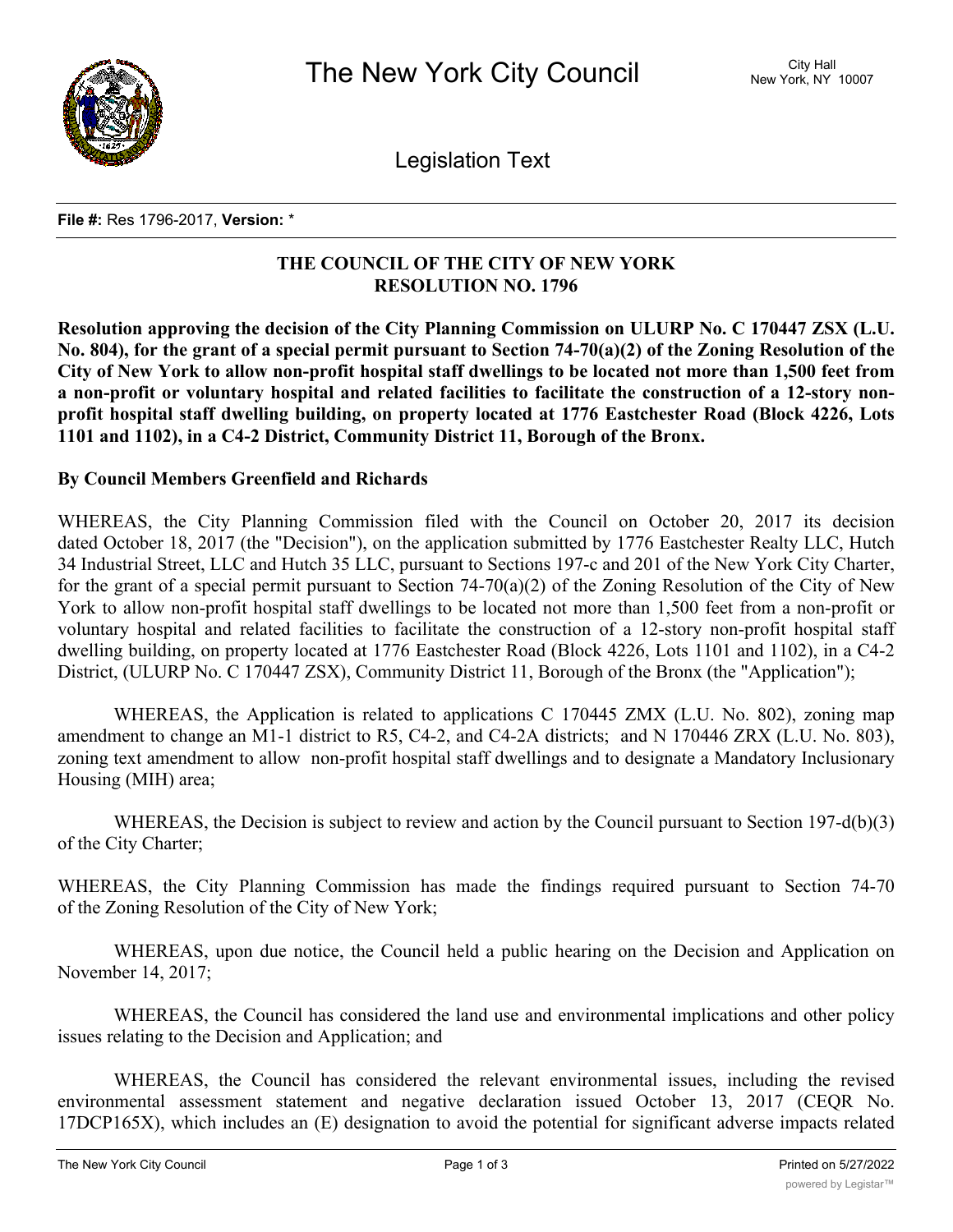to hazardous materials, air quality and noise (E-436) (the "Revised Environmental Assessment Statement" and the "Revised Negative Declaration");

RESOLVED:

The Council finds that the action described herein will have no significant impact on the environment as set forth in the Revised Environmental Assessment Statement and the Revised Negative Declaration.

Pursuant to Sections 197-d and 200 of the City Charter and on the basis of the Decision and Application, and based on the environmental determination and consideration described in this report, C 170447 ZSX), incorporated by reference herein, the Council approves the Decision of the City Planning Commission subject to the following conditions:

1) The property that is the subject of this application (C 170447 ZSX) shall be developed in size and arrangement substantially in accordance with the dimensions, specifications and zoning computations indicated on the following plans, prepared by Newman Architects, filed with this application and incorporated in this resolution:

| Dwg. No. | <b>Title</b>                 | Last Date Revised |
|----------|------------------------------|-------------------|
| Z-001.00 | Zoning Analysis Chart        | $5 - 22 - 17$     |
| Z-002.00 | Zoning Analysis              | $5 - 22 - 17$     |
| Z-003.00 | Overall Site Plan Zoning Lot | $5 - 22 - 17$     |
| A-001.00 | Site Plan                    | $5 - 22 - 17$     |

- 2) Such development shall confirm to all applicable provisions of the Zoning Resolution, except for the modifications specifically granted in this resolution and shown on the plan listed above which have been filed with this application. All zoning computations are subject to verification and approval by the New York City Department of Buildings.
- 3) Such development shall conform to all applicable laws and regulations relating to its construction, operation and maintenance.
- 4) All leases, subleases, or other agreements for use or occupancy of space at the subject property shall give actual notice of this special permit to the lessee, sublessee or occupant.
- 5) Upon failure of any party having any right, title or interest in the property that is the subject of this application, or the failure of any heir, successor, assign, or legal representative of such party, to observe any of the covenants, restrictions, agreements, terms or conditions of this resolution whose provisions shall constitute conditions of the special permit hereby granted, the City Planning Commission may, without the consent of any other party, revoke any portion of or all of said special permit. Such power of revocation shall be in addition to and not limited to any other powers of the City Planning Commission, or of any other agency of government, or any private person or entity. Any such failure as stated above, or any alteration in the development that is the subject of this application that departs from